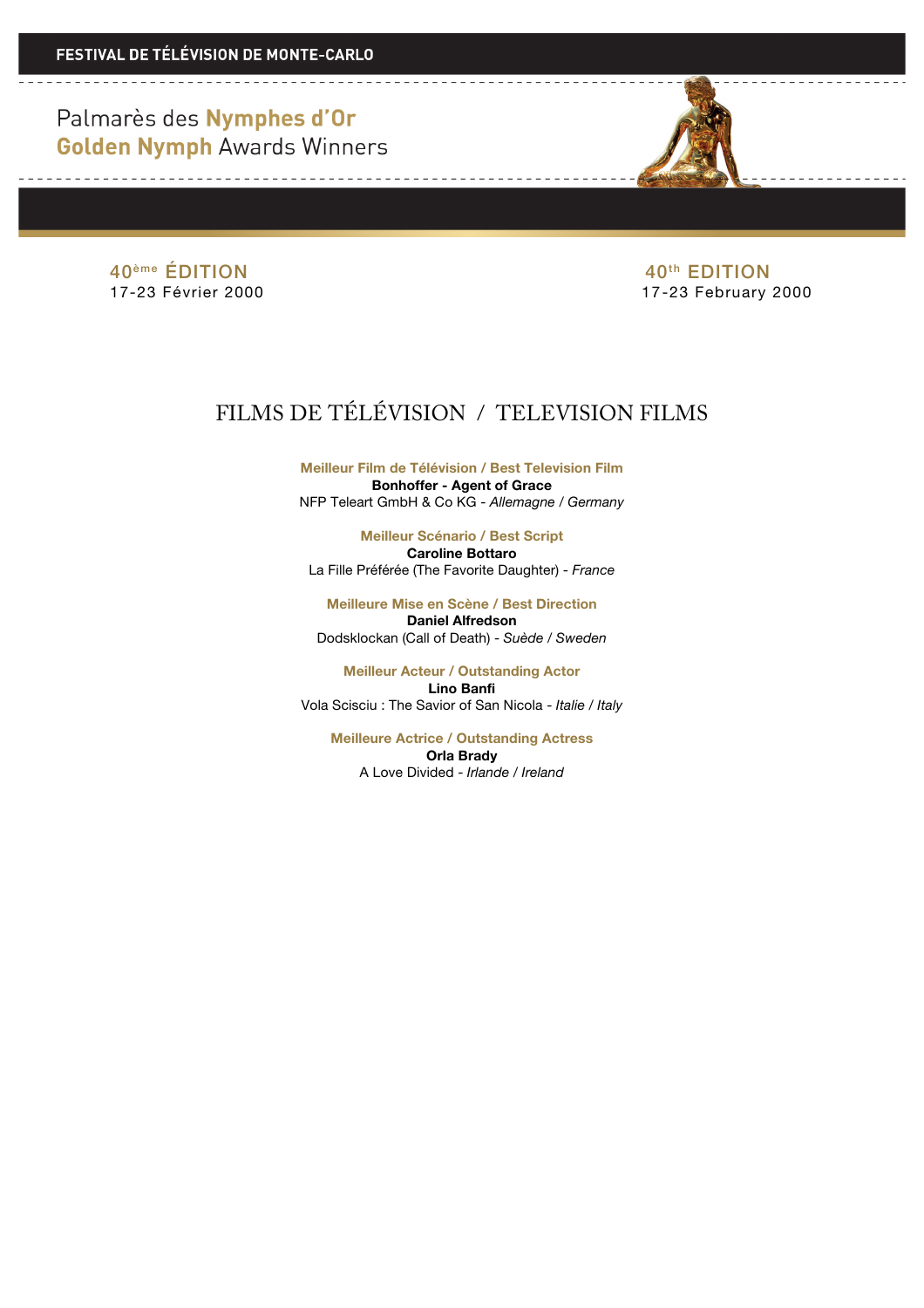Palmarès des Nymphes d'Or **Golden Nymph Awards Winners** 



**Meilleure Mini-Série / Best Mini Series Warriors** BBC Films, ITEI - *Royaume-Uni / United Kingdom*

**Meilleure Mise en Scène / Best Direction Billie Eltringham** Kid in the Corner - *Royaume-Uni / United Kingdom*

**Meilleur Scénario / Best Script Tony Marchant** Kid in the Corner - *Royaume-Uni / United Kingdom*

**Meilleure Actrice / Outstanding Actress Virna Lisi** Balzac - *France*

**Meilleur Acteur / Outstanding Actor Douglas Henshall** Kid in the Corner - *Royaume-Uni / United Kingdom*

## ACTUALITÉS / NEWS

**Meilleurs Documentaires d'Actualités / Best Current Affairs Programme**

Nymphe d'Or **Kosovo : The Valley** Channel 4 *- Royaume-Uni / United Kingdom*

Nymphe d'Argent **Rinjintachi No Senso – Kosovo : Hajdar Dushi Dori No Hitobito** NHK Japan Broadcasting Corporation - *Japon / Japan*

> Mention Spéciale / Special Mention **FMI - Russie : l'Enjeu** La Sept Arte

**Meilleurs Reportages d'Actualité / Best News Programme**

Nymphe d'Or **Compilation of Reports on the Kosovo Conflict** ITN - *Royaume-Uni / United Kingdom*

Nymphe d'Argent **Newsnight : South Africa Police** BBC News BBC 2 - *Royaume-Uni / United Kingdom*